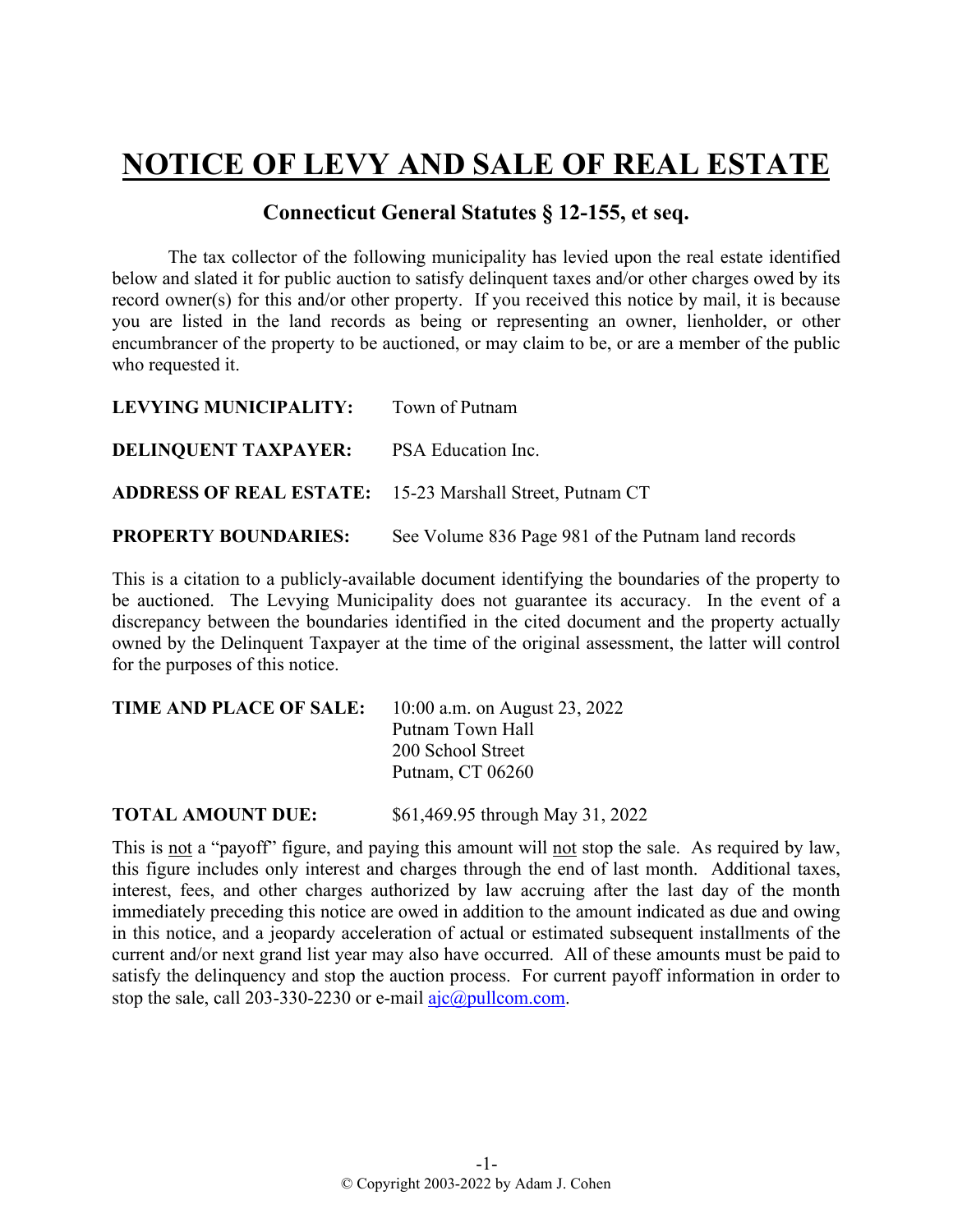**SURVIVING ENCUMBRANCES:** This property will be sold "free and clear" to the winning bidder subject only to: (1) taxes and water/sewer charges laid by the levying municipality which were not yet due and payable at the time of the levy, which is the date accompanying the signature on the first notice of this sale filed in the land records, except as are recovered from the sale; (2) the accrued taxes and water/sewer charges of any other governmental authority against this property; (3) any federal lien recorded until 30 days before the date which is six months after the auction date, except as extinguished pursuant to federal law; (4) easements, covenants and restrictions in favor of other parcels of land predating the time of the levy; (5) solely to the extent any of the delinquencies identified above was assessed on property other than the property to be sold, all encumbrances perfected before this notice was recorded; (6) interests exempt from levy and sale under the Constitution and laws of the United States; (7) the interest of any person or such person's predecessors in title for whom notice of the sale was not sent as required by law, and who had a right to such notice, and who did not in fact know of it within six months thereafter; (8) any monetary encumbrance recorded between May 13, 2022 and the date the first notice of this sale was filed in the land records, unless its holder is notified of the tax sale as required by law or in fact knew of it within six months thereafter; (9) any other interest not foreclosed by this tax sale procedure under state law; and (10) the effect of any federal, state, or local law and the restrictions and conditions in the tax sale notices and announced at the auction.

**PERSONS TO WHOM THIS NOTICE IS SENT:** The following persons are, or may claim to be, or may represent, the known holders of choate interests which will be affected by the sale. Absent payment in full before the auction or valid redemption within six months thereafter, the respective titles, mortgages, liens, restraints on alienation, and other encumbrances in this property in favor of all persons with actual or constructive notice thereof shall be extinguished.

| PSA Education Inc.<br>Shichao Zhang<br>18 Maple Street<br>Putnam, CT 06260<br>Attn: Ding Tieqiang, Reg. Agent |                                                    | 11 Sackett Point Road<br>North Haven, CT 06473                             |                                                    |                                                                                                                          | SWM Properties, LLC<br>Jeffrey Raup, Reg. Agent<br>324 East Main Street<br>Wallingford, CT 06492 |  |
|---------------------------------------------------------------------------------------------------------------|----------------------------------------------------|----------------------------------------------------------------------------|----------------------------------------------------|--------------------------------------------------------------------------------------------------------------------------|--------------------------------------------------------------------------------------------------|--|
| Occupant<br>15 Marshall Street<br>Putnam, CT 06260                                                            | Occupant<br>17 Marshall Street<br>Putnam, CT 06260 |                                                                            | Occupant<br>19 Marshall Street<br>Putnam, CT 06260 |                                                                                                                          | Occupant<br>21 Marshall Street<br>Putnam, CT 06260                                               |  |
| Occupant<br>23 Marshall Street<br>Putnam, CT 06260                                                            |                                                    | Wang, Qiyuan Chen, and John Y. Wang<br>10 James Lane<br>Westport, CT 06880 | Haiphong Chen Wang, a/k/a Haihong Chen             | Internal Revenue Service<br><b>Advisory Consolidated Receipts</b><br>7940 Kentucky Dr., Stop 2850F<br>Florence, KY 41042 |                                                                                                  |  |